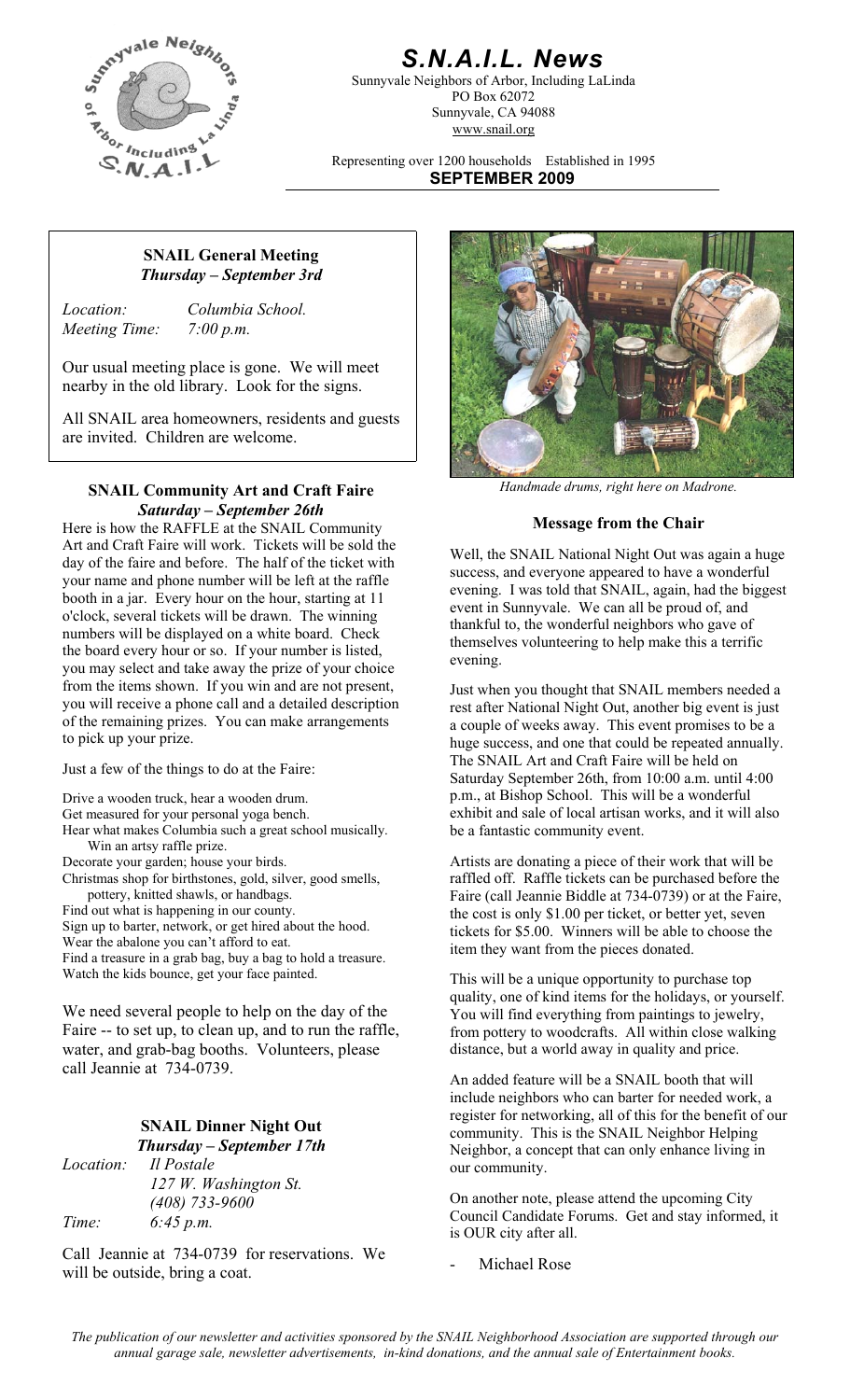#### **City Council Candidate Forums**

Listen to the candidates present their positions and maybe answer questions from the audience.

| Monday Sept. 21 $\omega$ 7 p.m. Washington Park   |
|---------------------------------------------------|
| Thursday Sept. 24 $@7$ p.m. City Council Chambers |
| <b>SNAIL: Fair Oaks Park</b>                      |
| City Council Chambers                             |
| City Council Chambers                             |
| (smear control if needed)                         |
|                                                   |

#### **Bylaws Meeting***s* **Renewed**

The next meeting to discuss proposed changes to the SNAIL bylaws will be held at Jeannie's house on Wednesday, Sept. 9th at 7:00 p.m. All SNAIL members are invited. Pick up a copy of the new working document at the next meeting, or call Jim Quaderer at 737-9479.

#### **A Round of Applause Please**

Our thanks to the band, *The Sound Effect*, for playing great music at our recent NNO event. Check them out at www.thesoundeffect.com.

#### **Neighbor Helping Neighbor**

At our previous meeting, we began a list of ways to help, and a list of available times and skills. Our committee has made contact with *Rebuilding Together*, a non-profit group that provides free home repairs and yard work, and with *Connect*, which provides free employment services. A representative from *Rebuilding Together* will speak at our next general meeting, Sept. 3rd.

Our next event will be an informational booth at the Art and Craft Faire. When you visit the Faire, please stop by and talk to us. You could sign up to barter or to help a neighbor.

#### **Founders' Corner**

"We have stricken the shackles from four million human beings and brought all laborers to a common level, not so much by the elevation of former slaves as by practically reducing the whole working population, white and black, to a condition of serfdom. While boasting of our noble deeds, we are careful to conceal the ugly fact that by our iniquitous money system we have nationalized a system of oppression which though more refined, is no less cruel than the old system of chattel slavery."

Horace Greeley, founder of NY Tribune, 1872

### *SNAIL BOARD and CITY of SUNNYVALE SUPPORT STAFF*

**Chair** Michael Rose<br> **Vice Chair** 557 Morse Ave. 736-57 Michael Rose<br>
557 Morse Ave. 736-4811 **Secretary and Newsletter Editor** Tarik Peterson **Treasurer** Jeannie Biddle **Newsletter Distribution** Marilu Sawyer **Neighborhood Preservation** Chris Koelbel **Neighborhood Resource Officer** David Falco

**Jim Quaderer** 

| 557 Morse Ave.                | 736-4811 |
|-------------------------------|----------|
| 302 Beechnut Ave              | 737-9479 |
| 667 San Diego Ave.            | 745-1241 |
| 245 East Eaglewood            | 734-0739 |
| (Problems/Missed Papers)      | 733-6631 |
| CKoelbel @ ci.sunnyvale.ca.us | 730-7521 |
| dfalco @ ci.sunnyvale.ca.us   | 730-7153 |



PIZZA DEPOT 919 E.Duane Avenue<br>SUNNYVALE 245-7760 FREE MENU ITEM OR 50% OFF PIZZA EXAMPLE IN THE MUSIC OF PIZZA<br>
Buy one Menu Item at regular price and<br>
Conceive one Menu Item of equal or lesser value free.<br>
Or, receive 50% off the regular price of one Pizza.<br>
Valid Dine-In only • NOT VALID ON DELIVERY<br> S.N.A.I.L. News

**Real Estate Questions?** 



**MGM Real Estate** 

#### Realtor and SNAIL member

 *Third generation family owned since 1966*  **(408) 368-8320 markrichardson@mgmre.com**